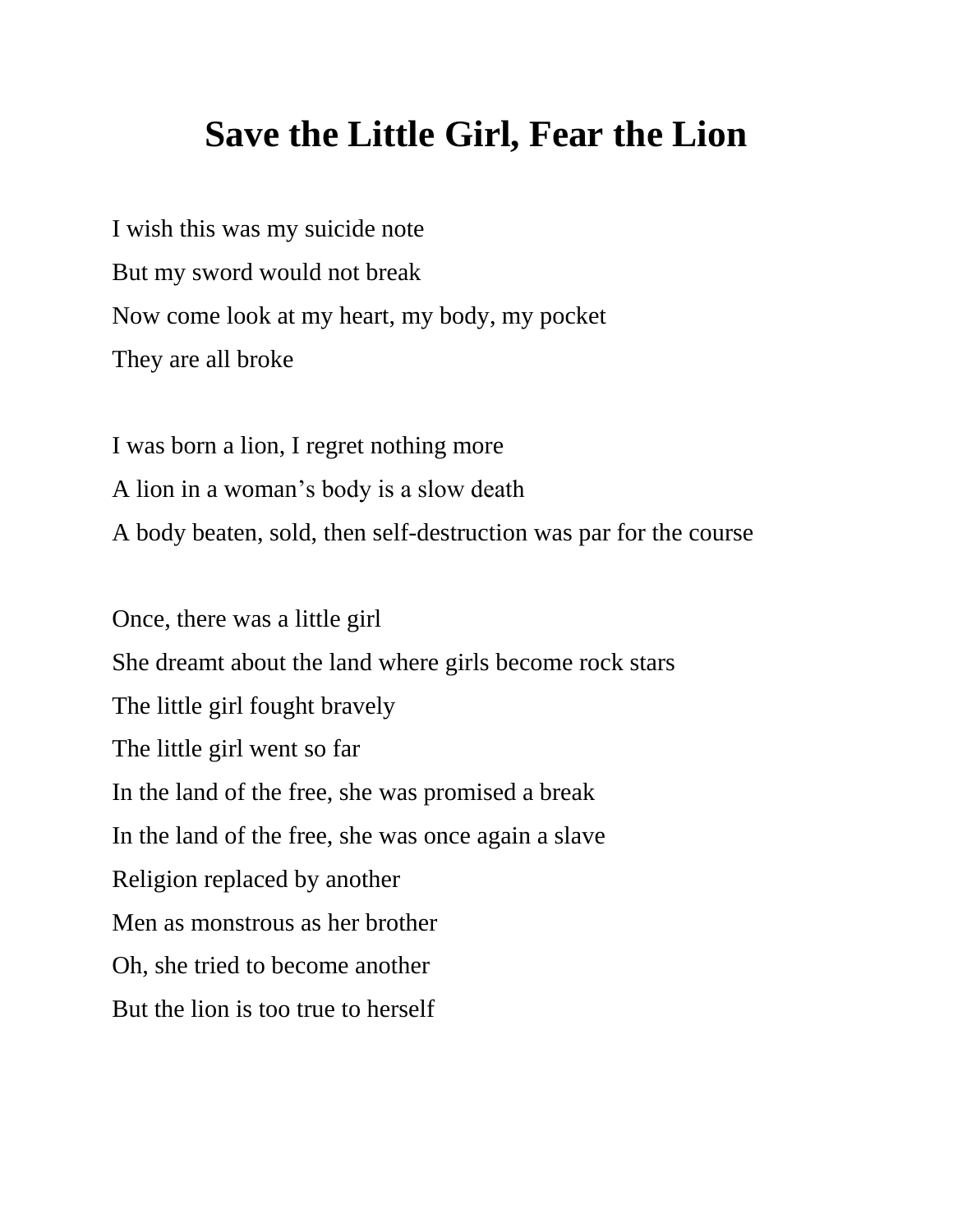Which is it?

The power of men, or the power of fragile humanity? It does not matter anymore The suffering is now with her for eternity A little girl believed in a God once She asked him to make her a boy But he never had mercy on her soul with a response A little girl tore the love of God from her heart Replaced it with the love of a land At least there is potential if you work hard To afford a ticket on the boat A little girl even got a cat She named her hope But hard work does not guarantee Your safety, your sanity, your progress, nor your dignity

Take her back to her mother Take her back to the myth of the Amazonians A little girl stutters Yet she yells: I want a hug, not your business But now is too late An adult shows no forgiveness